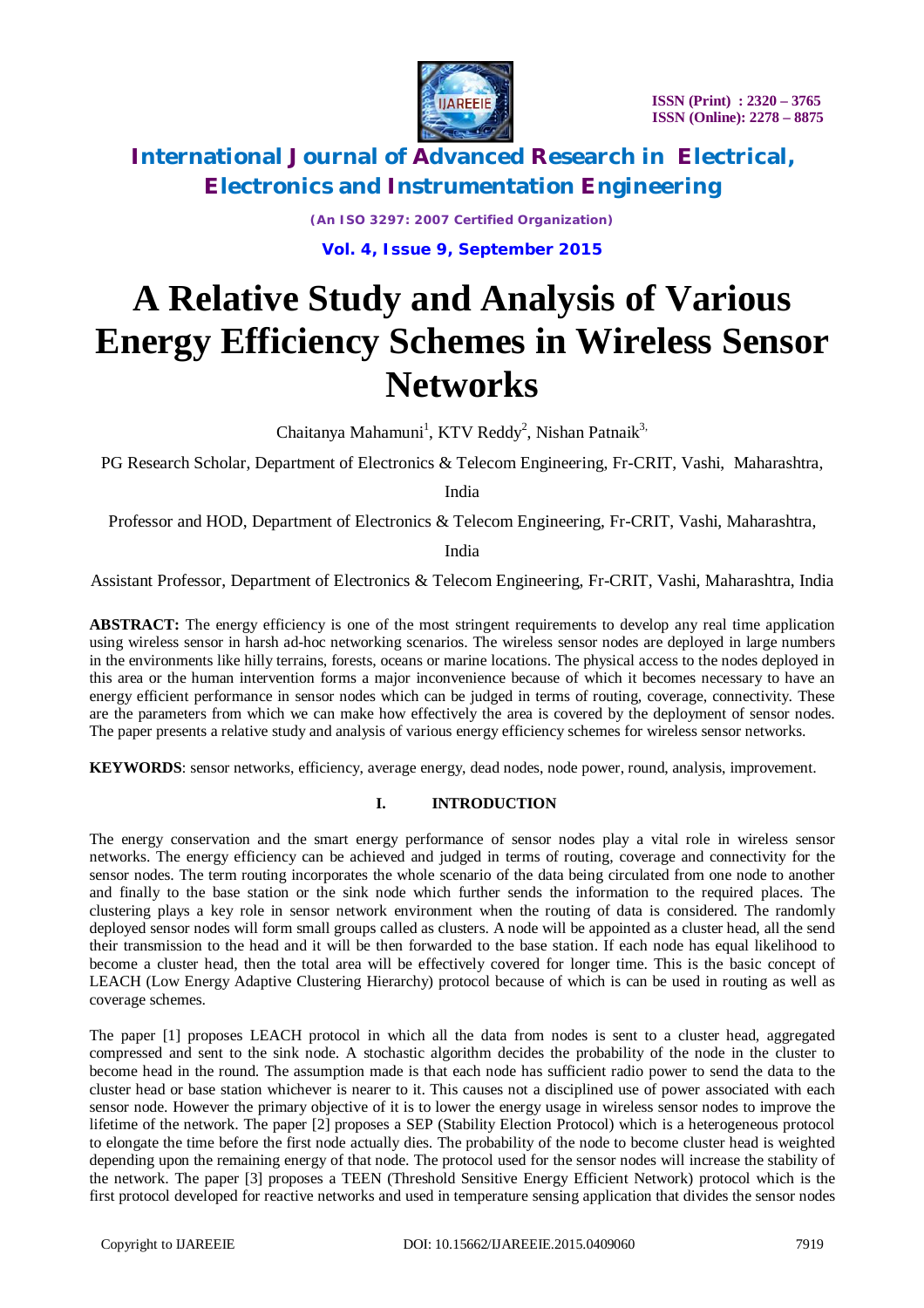

*(An ISO 3297: 2007 Certified Organization)*

### **Vol. 4, Issue 9, September 2015**

twice for grouping cluster in order to detect the sudden changes in the sensed attributes. The paper [4] proposes a PEGASIS protocol (Power Efficient Gathering in Sensor Information Systems) in which each of the node in the network environment will receive a data from its neighbor, fuses its own data with it and send the complete package of data to the next node in the chain.. The further context presents the simulation results for these protocols and the comparative analysis of it.

#### **II. PROTOCOL PERFORMANCE IN TERMS OF AVG NORMALISED ENERGY AND NO OF DEAD NODES**

The performance of LEACH, TEEN, SEP and PEGASIS protocols in terms of average energy of node and no of dead nodes after successive number of rounds is explained below. The average node energy in case of LEACH protocol is as shown below. As the round no increases, the average energy of the node also decrease linearly and further the energy of the node drops down to zero.



Fig no.1: Average energy of node and no of dead nodes for LEACH protocol.

The protocols TEEN and SEP outperform LEACH in terms of average energy of a node and the number of dead nodes as compared to LEACH protocol which is shown below.



Fig no.2: Average energy of node and no of dead nodes for TEEN protocol.

The results of simulation show that average energy of node in TEEN protocol decrease when the round number successively increase. The fifty rounds indicate the total simulation time being around 1500 seconds. However the protocol results are better than the results obtained for LEACH protocol in both the cases i.e. average energy of node and the no of dead nodes. The energy efficiency can be enhanced by developing a energy model based on statistics and mathematical principles which can enhance the average energy of each node and decrease the no of dead nodes. The performance of SEP protocol in terms of average energy of node and no of dead nodes after successive no of rounds is as shown below: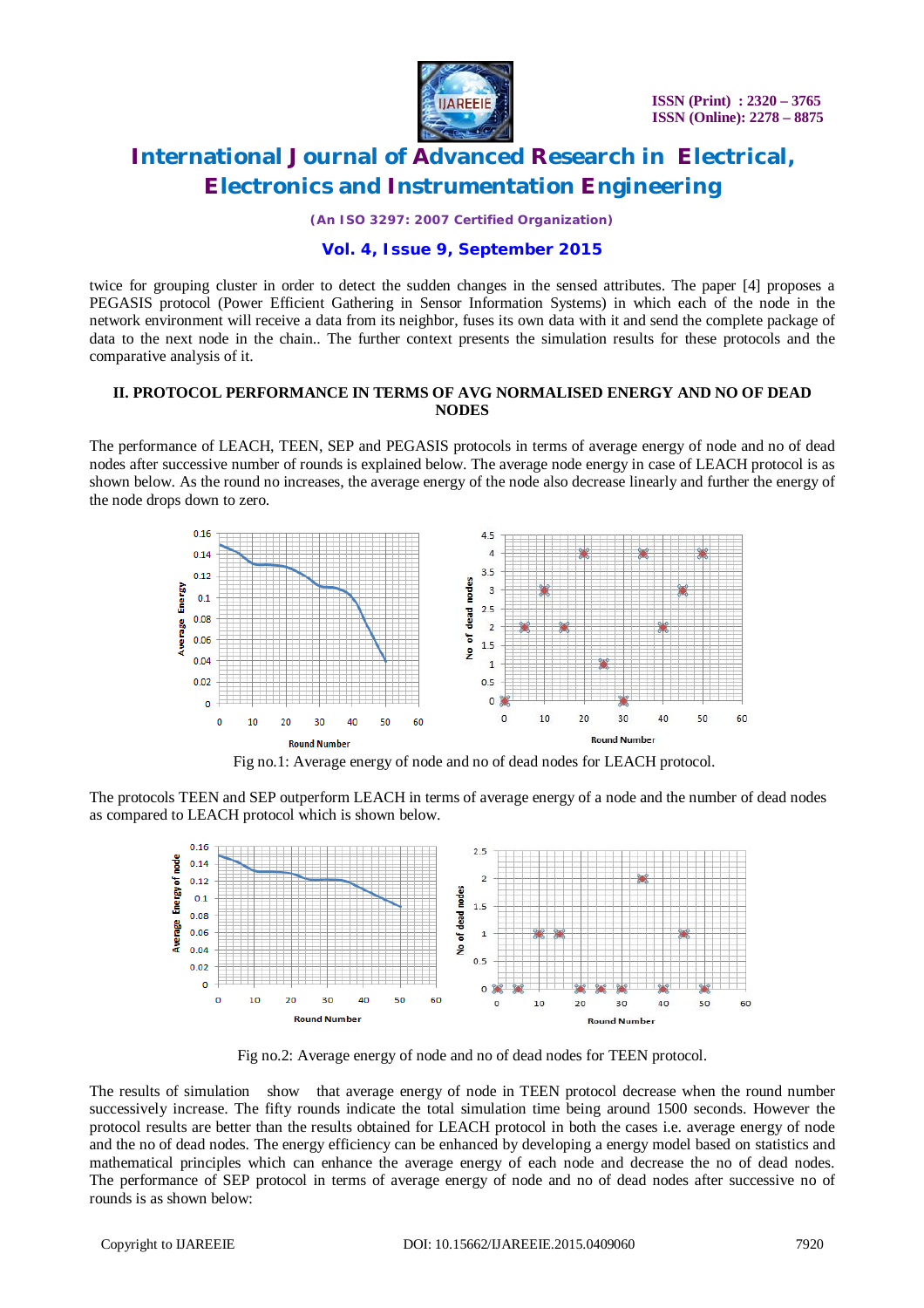

*(An ISO 3297: 2007 Certified Organization)*

### **Vol. 4, Issue 9, September 2015**



### **II. COMPARATIVE ANALYSIS OF PERFORMANCE OF PROTOCOLS**

For the comparative analysis of the results obtained of the average energy of node and the number of dead nodes in the LEACH, SEP and TEEN protocols we plot the following graph.



Fig No.4 : Comparison of average energy of nodes in LEACH TEEN and SEP protocols.

Thecomparison of the results obtained for average energy of the nodes for all the three protocols is highlighted and the average energy of the node drops down to a very less value with increasing number of rounds in LEACH protocol to a very lesser value. The average life of node sharply declines in the next case which shows the requirement of enhancement in the life of node by increasing its energy efficiency as well as stability of the network i.e. sustaining energy with icreasing rounds in simulation uniformly .The SEP protocol protocols performs gives best performance in the terms of average energy of node. The residual levels of energy for a node when it becomes active in sensing and transmitting at its random time till the current time plays an important role in development of any energy efficiency algorithm in sensor networks.

The no of dead nodes arising after successive number of rounds for all the three protocols is shown in the following figure: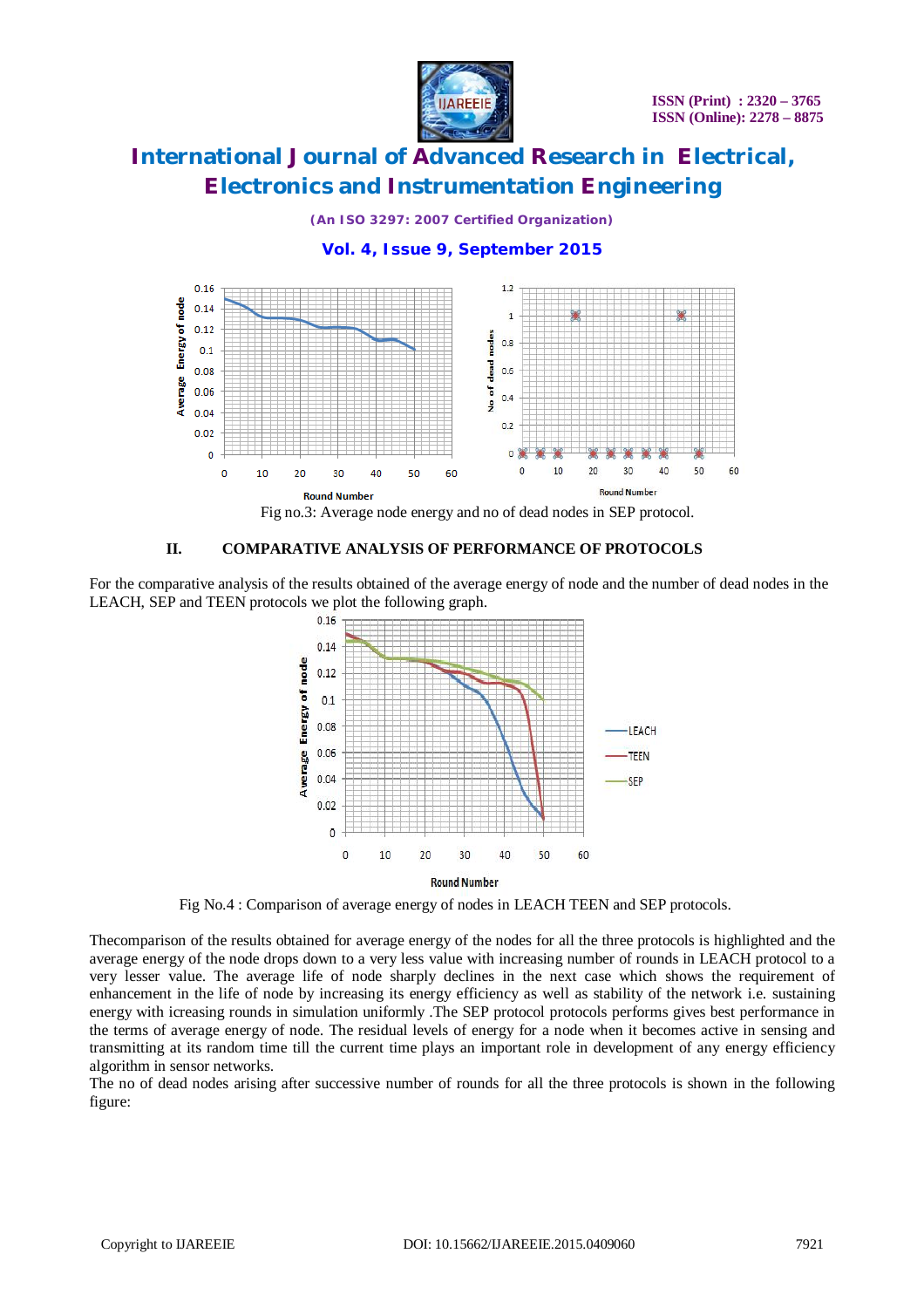

*(An ISO 3297: 2007 Certified Organization)*

### **Vol. 4, Issue 9, September 2015**



Fig no.5: Number of dead nodes after successive no of rounds for LEACH, TEEN & SEP Protocols. The SEP Protocol gives a better performance in terms of number of dead nodes after increasing number of rounds. This protocol is capable of keeping alive the large no of sensor nodes and restoring their radio power for the nodes for large number of rounds. The energy efficiency of the sensor node network also determines the stability of the system. The SEP prolongs the stability period for higher values of extra energy brought by more powerful nodes. Thus the over analysis of the performance of all the protocols stated earlier show that SEP performs relatively better in terms of smart energy performance of the nodes.

#### **III. CONCLUSION**

The conservation of energy and robust energy behavior of sensor nodes plays a very important role in developing any real time application using wireless sensor networks. The energy efficient performance can be judged in terms of effective routing, coverage and connectivity. The various schemes to achieve energy efficiency in wireless sensor networks were studied and the comparative analysis of their performance of them was made. It is found that SEP protocol outperform LEACH and partly TEEN protocol in terms of average energy of node and no of dead nodes with successively increasing number of rounds. The energy efficient performance yields to stability of nodes. SEP yields longer stability region for higher values of extra energy brought by more powerful nodes. The future scope of work in this direction is to develop different mathematical models leading to the optimal power consumption and reduction in the probability of no of dead nodes.

#### **IV. ACKNOWLEDGEMENT**

I whole heartedly thank my guide Dr.KTV Reddy for his precious guidance and his valuable feedback to all my inputs and work. I am also thankful to my co-guide Ms. Nishan Patnaik for her spontaneous encouragement to do the work.

#### **REFERENCES**

- **[1]** Heinzelman, Wendi Rabiner, Anantha Chandrakasan, and Hari Balakrishnan. "Energy-efficient communication protocol for wireless microsensor networks."*System sciences, 2000. Proceedings of the 33rd annual Hawaii international conference on*. IEEE, 2000.
- **[2]** Manjeshwar, Arati, and Dharma P. Agrawal. "TEEN: a routing protocol for enhanced efficiency in wireless sensor networks." *null*. IEEE, 2001.
- **[3]** Smaragdakis, Georgios, Ibrahim Matta, and Azer Bestavros. "SEP: A stable election protocol for clustered heterogeneous wireless sensor networks."*Second international workshop on sensor and actor network protocols and applications (SANPA 2004)*. 2004.
- **[4]** Lindsey, Stephanie, and Cauligi S. Raghavendra. "PEGASIS: Power-efficient gathering in sensor information systems." *Aerospace conference proceedings, 2002. IEEE*. Vol. 3. IEEE, 2002.
- **[5]** Akyildiz, Ian F, et al. "Wireless sensor networks: a survey." *Computer networks* 38.4 (2002): 393-422.